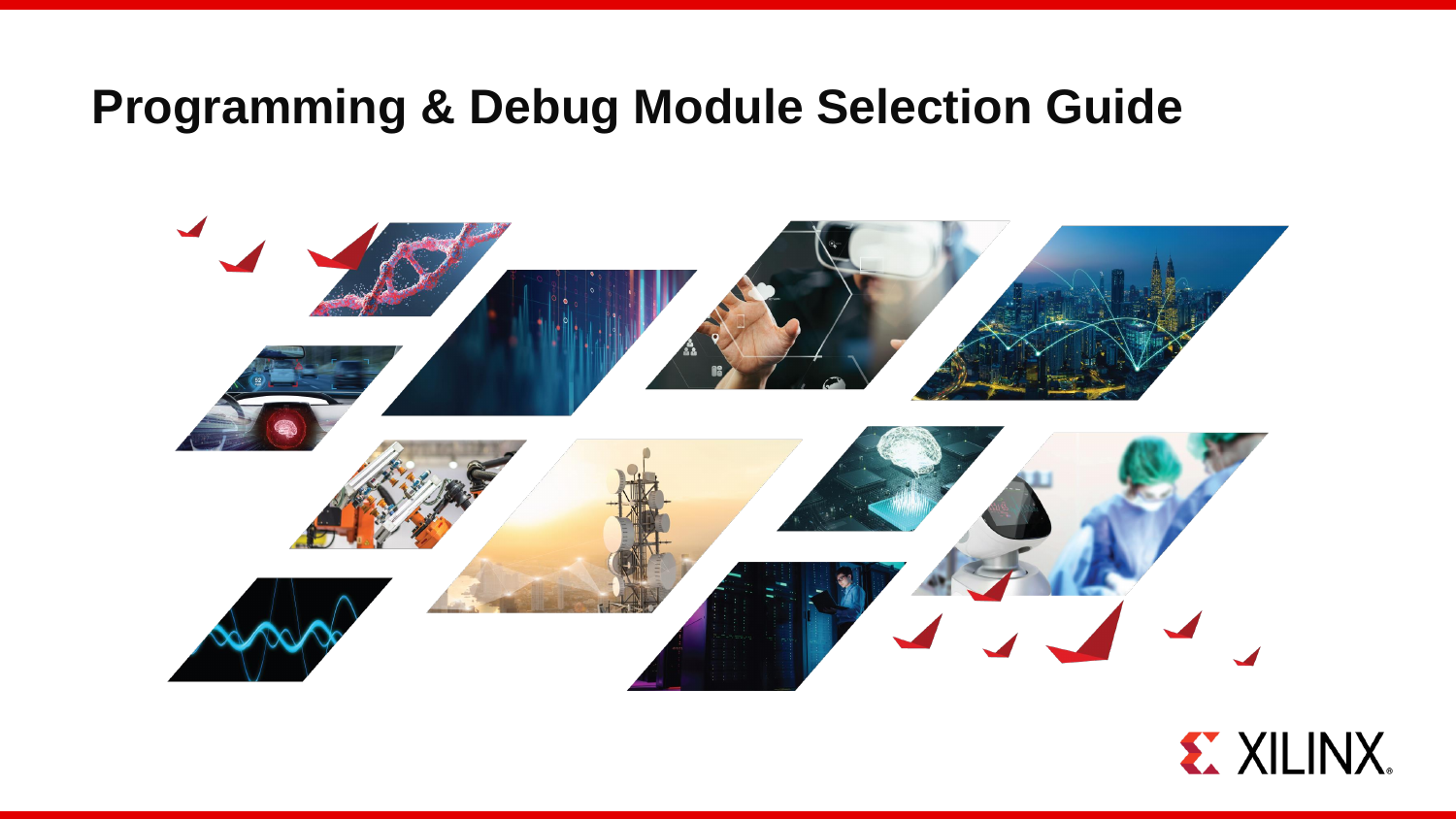## Xilinx Programming, Debug & Trace Products

### [Platform Cable USB II](https://www.xilinx.com/products/boards-and-kits/hw-usb-ii-g.html)

Programming and Basic Debug



- Device configuration
- JTAG debugging
- Local programming and debug
- Simple driver development

# [SmartLynq Data Cable](https://www.xilinx.com/products/boards-and-kits/smartlynq-data-cable.html)

Programming and Advanced Debug



- Improved data-transfer and advanced debug
- Comparatively faster programming & JTAG debugging
- Remote debug capabilities
- OS aware debug
- System application development and debug (local or remote)

## [SmartLynq+ Module](http://www.xilinx.com/smartlynq-plus)

Programming, High Speed Debug and Trace

| Programming, Debug & Trace Module | SmartLynq+   E XILINX. |  |
|-----------------------------------|------------------------|--|

### **HW-USB-II-G HW-SMARTLYNQ-G HW-SMARTLYNQ-PLUS-G**

- High speed debugging and trace data capture
- Serial and parallel trace support
- Reduced configuration time through HSDP
- In-depth debug capabilities for Versal™ architecture
- Software programmable built-in debugger
- Heterogeneous platform development and debug (local or remote)